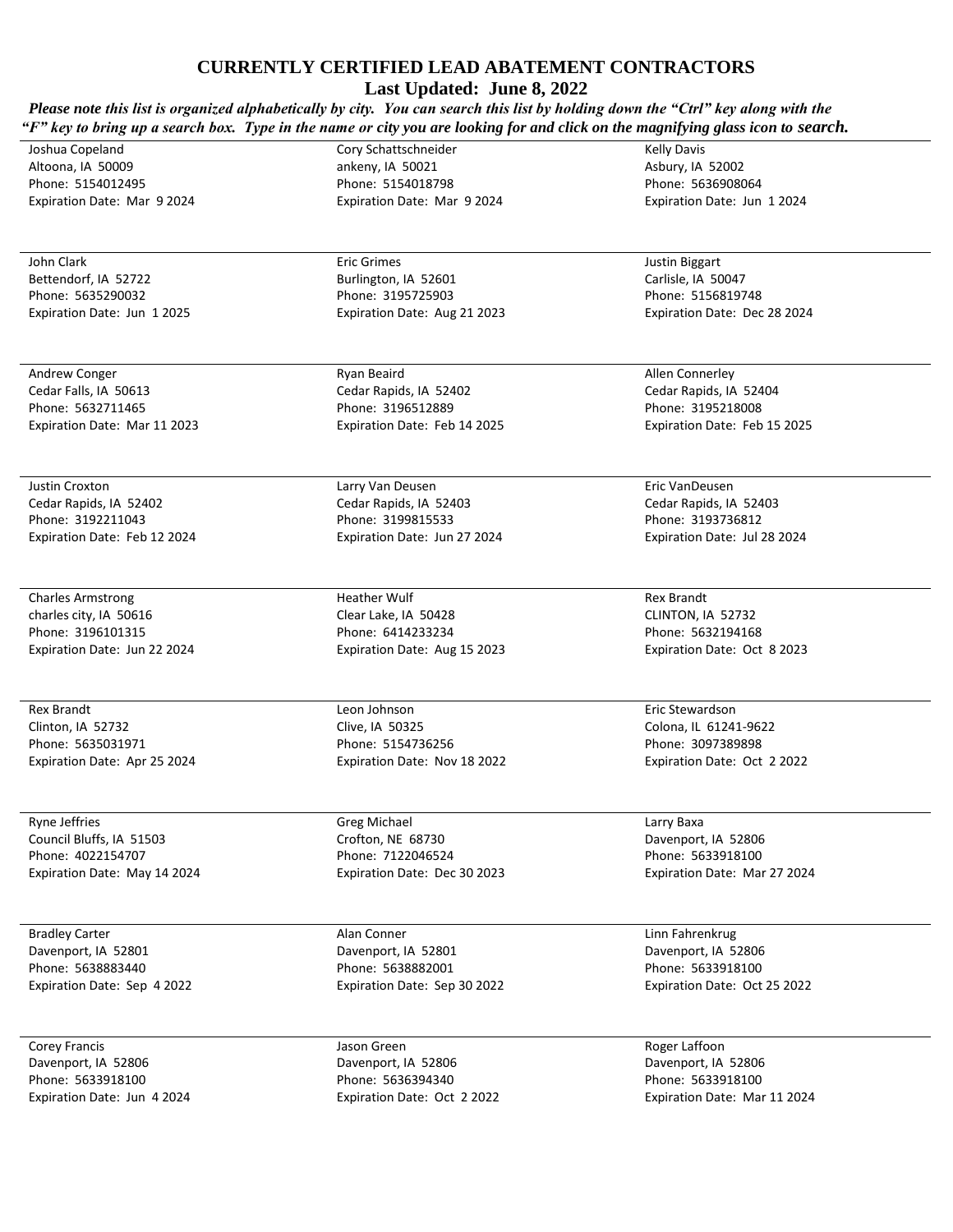**Last Updated: June 8, 2022**

*Please note this list is organized alphabetically by city. You can search this list by holding down the "Ctrl" key along with the "F"* key to bring up a search box. Type in the name or city you are looking for and click on the magnifying glass icon to search.

Corey Purcell Davenport, IA 52806 Phone: 5633918100 Expiration Date: Mar 16 2024

Susan Reed DE WITT, IA 52742 Phone: 5633709661 Expiration Date: Oct 2 2022

Aaron Bowen Des Moines, IA 50320 Phone: 5157702352 Expiration Date: Oct 30 2024

Laurie Gust Des Moines, IA 50314 Phone: 5152862276 Expiration Date: Mar 2 2024

Willis Iseminger Des Moines, IA 50317 Phone: 5152108720 Expiration Date: May 12 2024

Jamie Papian Des Moines, IA 50322 Phone: 5153311690 Expiration Date: Apr 7 2024

Robert Uhle Des Moines, IA 50314 Phone: 5152866155 Expiration Date: Apr 7 2024

Frederick Bracamonte dubuque, IA 52001 Phone: 3194808552 Expiration Date: Dec 12 2022

Lucas Gonyier Dubuque, IA 52001 Phone: 5635813692 Expiration Date: Jun 1 2024 Davenport, IA 52804 Phone: 5633243236 Expiration Date: Oct 15 2024

Steve Wagschal

Dale Baldwin Des Moines, IA 50314 Phone: 5152433522 Expiration Date: Jul 16 2024

Jeffery Crawford Des Moines, IA 50315 Phone: 5156817444 Expiration Date: May 12 2024

Fred Hale Des Moines, IA 50309 Phone: 5153235335 Expiration Date: Jul 14 2024

Johann Matejski Des Moines, IA 50315 Phone: 5155120040 Expiration Date: Jun 19 2024

Marci Papian Des Moines, IA 50323 Phone: 5153311690 Expiration Date: Mar 22 2024

Stephen Williams Des Moines, IA 50312 Phone: 5157783316 Expiration Date: Mar 23 2024

Lewis Clark Dubuque, IA 52001 Phone: 5635577010 Expiration Date: Aug 10 2023

Timothy Griebel DUBUQUE, IA 52003 Phone: 5635822650 Expiration Date: Aug 6 2022 James Zimmer Davenport, IA 52806 Phone: 5633918100 Expiration Date: Mar 1 2024

Bernie Beaver Des Moines, IA 50316 Phone: 5152840401 Expiration Date: Nov 13 2023

Steven Fucaloro Des Moines, IA 50315 Phone: 5152498086 Expiration Date: Oct 22 2023

Ken Hardy Des Moines, IA 50313 Phone: 5154515996 Expiration Date: Sep 16 2023

Frank Morano Des Moines, IA 50314 Phone: 5153235337 Expiration Date: Jun 30 2024

Scott Powers Des Moines, IA 50317 Phone: 5152081664 Expiration Date: Oct 22 2024

Brandon Reed DeWitt, IA 52742 Phone: 5634599127 Expiration Date: Jul 25 2023

Kimberly Glaser Dubuque, IA 52002 Phone: 5636905774 Expiration Date: Jul 16 2024

Zachary Hinman Dubuque, IA 52001 Phone: 5635526779 Expiration Date: May 20 2025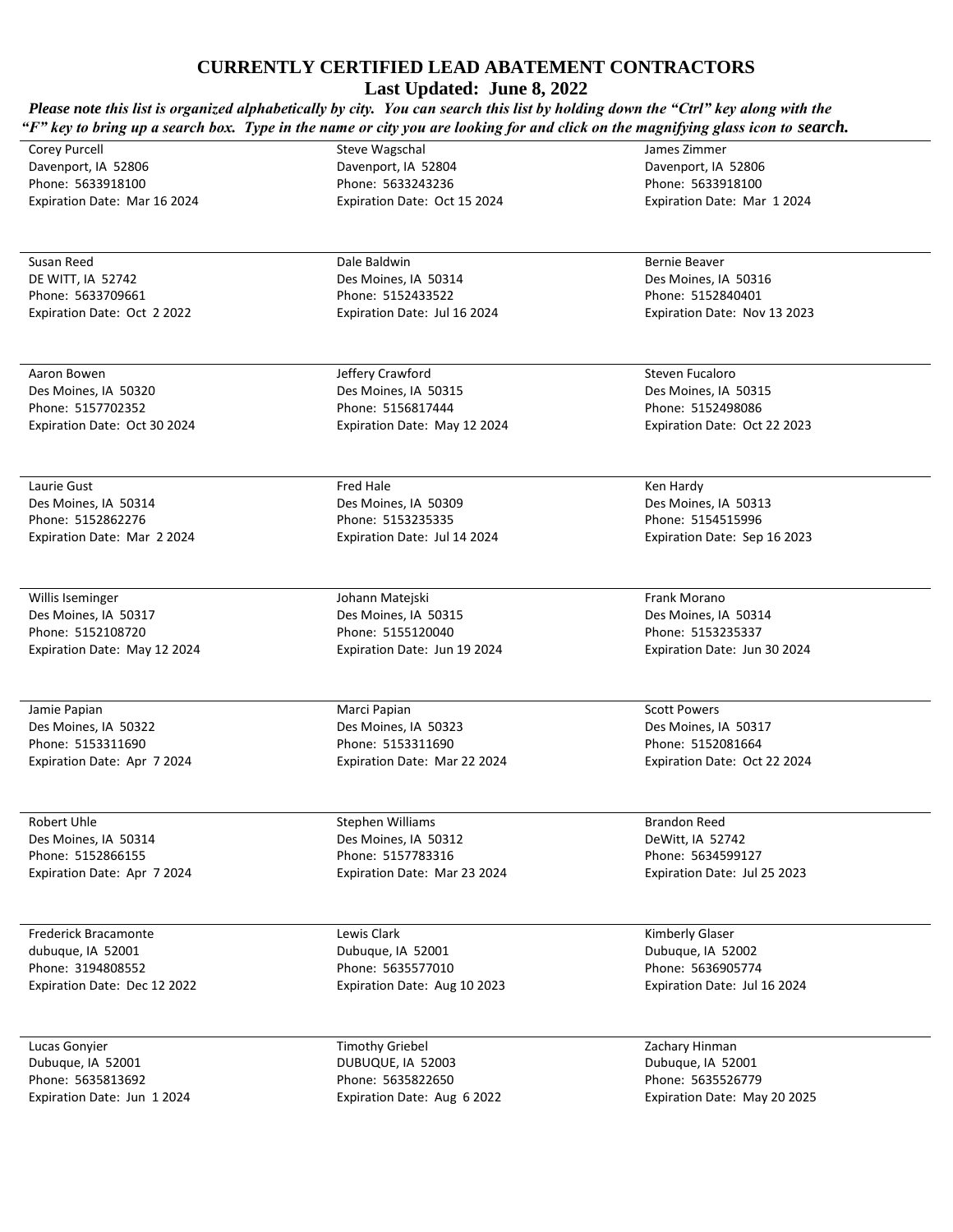**Last Updated: June 8, 2022**

| Please note this list is organized alphabetically by city. You can search this list by holding down the "Ctrl" key along with the<br>"F" key to bring up a search box. Type in the name or city you are looking for and click on the magnifying glass icon to search. |                                                          |                                                           |
|-----------------------------------------------------------------------------------------------------------------------------------------------------------------------------------------------------------------------------------------------------------------------|----------------------------------------------------------|-----------------------------------------------------------|
| Luke Hoffmann<br>Dubuque, IA 52003<br>Phone: 5635433121                                                                                                                                                                                                               | Alfred Johnson<br>Dubuque, IA 52001<br>Phone: 5635642057 | Elliott Johnson<br>Dubuque, IA 52001<br>Phone: 5635433093 |
| Expiration Date: Jul 24 2024                                                                                                                                                                                                                                          | Expiration Date: Jul 8 2023                              | Expiration Date: Jun 17 2022                              |
| Elizabeth Kemp                                                                                                                                                                                                                                                        | Louis Mihalakis                                          | <b>Walter Nims</b>                                        |
| Dubuque, IA 52001<br>Phone: 5636905720                                                                                                                                                                                                                                | Dubuque, IA 52003                                        | Dubuque, IA 52002                                         |
| Expiration Date: Aug 2 2024                                                                                                                                                                                                                                           | Phone: 5634958193<br>Expiration Date: Aug 19 2024        | Phone: 5636905771<br>Expiration Date: Jun 4 2024          |
| Rahkee Norman                                                                                                                                                                                                                                                         | Tim Olson                                                | <b>Bruce Pregler</b>                                      |
| Dubuque, IA 52004                                                                                                                                                                                                                                                     | Dubuque, IA 52001                                        | Dubuque, IA 52002                                         |
| Phone: 5632353757                                                                                                                                                                                                                                                     | Phone: 5635997560                                        | Phone: 5635830808                                         |
| Expiration Date: Oct 26 2023                                                                                                                                                                                                                                          | Expiration Date: Oct 7 2022                              | Expiration Date: Jan 26 2024                              |
| Christina Schneider                                                                                                                                                                                                                                                   | Tim Specht                                               | Joe Splinter                                              |
| Dubuque, IA 52001                                                                                                                                                                                                                                                     | Dubuque, IA 52001                                        | Dubuque, IA 52002                                         |
| Phone: 5636906088                                                                                                                                                                                                                                                     | Phone: 5634956636                                        | Phone: 5635563645                                         |
| Expiration Date: Aug 6 2022                                                                                                                                                                                                                                           | Expiration Date: Oct 26 2023                             | Expiration Date: Mar 8 2025                               |
| Jeffrey Stahr                                                                                                                                                                                                                                                         | John Tharp                                               | Matt Vaske                                                |
| Dubuque, IA 52002<br>Phone: 5635830808                                                                                                                                                                                                                                | Dubuque, IA 52002<br>Phone: 5635802546                   | Dubuque, IA 52002<br>Phone: 5635646805                    |
| Expiration Date: Apr 7 2024                                                                                                                                                                                                                                           | Expiration Date: Jun 12024                               | Expiration Date: Jun 22 2024                              |
| Robert Wright                                                                                                                                                                                                                                                         | Cynthia Dunham                                           | <b>Ashley Hesley</b>                                      |
| Dubuque, IA 52004                                                                                                                                                                                                                                                     | Ely, IA 52227                                            | Forest City, IA 50436                                     |
| Phone: 5635429730                                                                                                                                                                                                                                                     | Phone: 3195216733                                        | Phone: 6415486824                                         |
| Expiration Date: Aug 4 2024                                                                                                                                                                                                                                           | Expiration Date: Feb 27 2025                             | Expiration Date: May 27 2024                              |
| Christen Shipman<br>Forest City, IA 50436                                                                                                                                                                                                                             | Morgan Hinman<br>Fulton, IL 61252                        | <b>Andrew Hines</b>                                       |
| Phone: 6415901613                                                                                                                                                                                                                                                     | Phone: 5635812348                                        | Hastings, MN 55033<br>Phone: 6517889556                   |
| Expiration Date: Jan 20 2024                                                                                                                                                                                                                                          | Expiration Date: Jul 13 2024                             | Expiration Date: Aug 21 2023                              |
| Joseph St Peter                                                                                                                                                                                                                                                       | <b>Galen Darrow</b>                                      | <b>Walt Morris</b>                                        |
| Hastings, MN 55033                                                                                                                                                                                                                                                    | Hiawatha, IA 52233                                       | Hiawatha, IA 52233                                        |
| Phone: 6517889556                                                                                                                                                                                                                                                     | Phone: 3193937811                                        | Phone: 3193931781                                         |
| Expiration Date: Aug 21 2023                                                                                                                                                                                                                                          | Expiration Date: Apr 5 2024                              | Expiration Date: Apr 21 2024                              |
| Christopher Richmond                                                                                                                                                                                                                                                  | Steven Theisen                                           | Lee Hollatz                                               |
| Hubbard, IA 50122                                                                                                                                                                                                                                                     | Hudson, IA 50643                                         | Johnston, IA 50131                                        |
| Phone: 5157083241                                                                                                                                                                                                                                                     | Phone: 3192311663                                        | Phone: 5152701117                                         |

Expiration Date: Jan 29 2023

Expiration Date: Oct 9 2023

Expiration Date: Dec 17 2023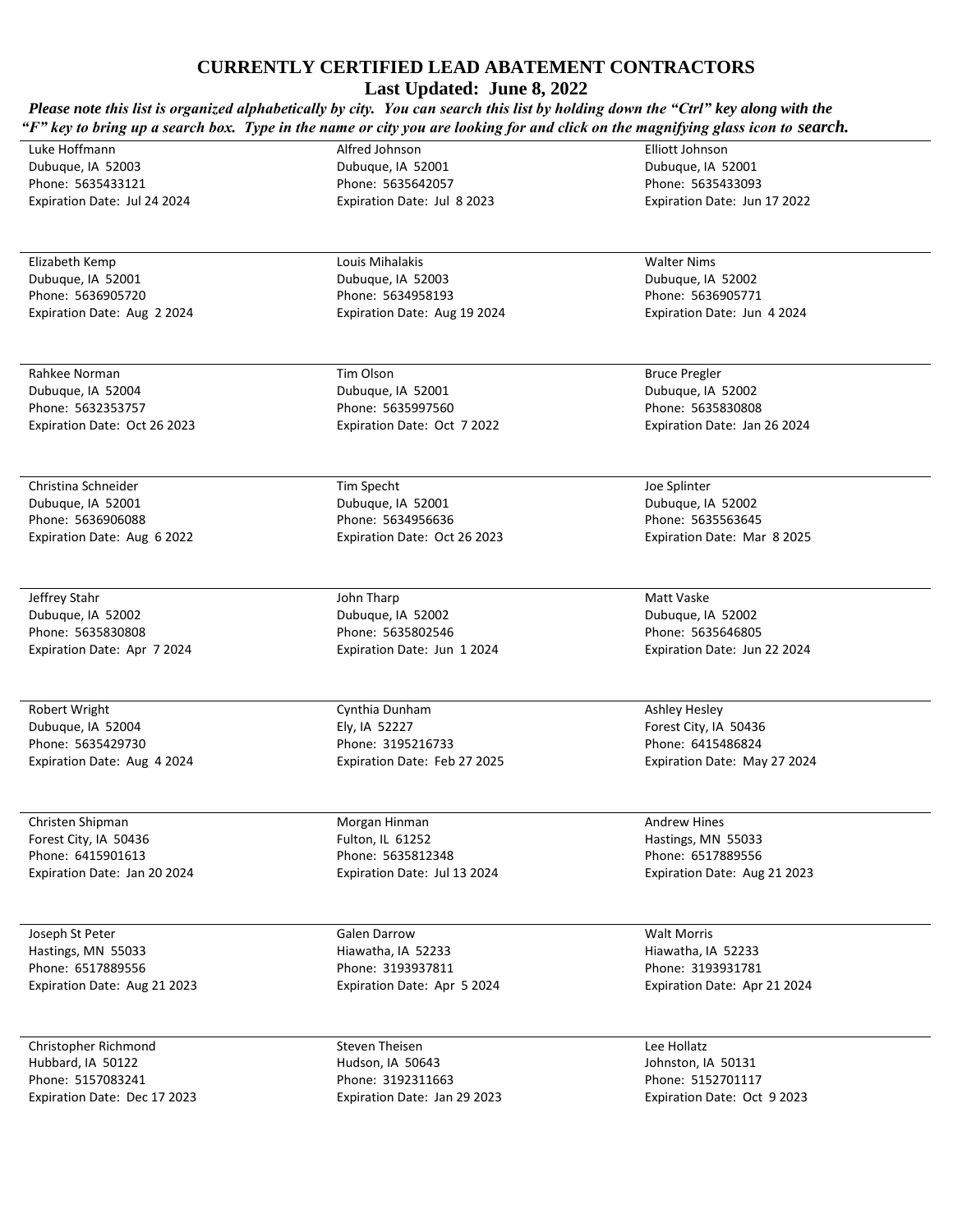**Last Updated: June 8, 2022**

*Please note this list is organized alphabetically by city. You can search this list by holding down the "Ctrl" key along with the "F"* key to bring up a search box. Type in the name or city you are looking for and click on the magnifying glass icon to search.

William Bush Kansas City, MO 64168 Phone: 8165695256 Expiration Date: Jun 2 2024

Michael Dressler Lancaster, WI 53813 Phone: 6087323137 Expiration Date: Mar 10 2024

Denny Burzlaff Maquoketa, IA 52060 Phone: 5633570554 Expiration Date: Sep 2 2024

Ronald Schwaller Marne, IA 51552 Phone: 7122490278 Expiration Date: Jan 25 2023

Brad Behrends Mason city, IA 50401 Phone: 6415308814 Expiration Date: Sep 3 2023

Tim Hitchcock Mason City, IA 50401 Phone: 6414219308 Expiration Date: Mar 31 2023

Michael Merical Menlo, IA 50164 Phone: 5156083509 Expiration Date: Mar 8 2024

Ronald Chock Ogden, IA 50212 Phone: 5159712241 Expiration Date: Nov 26 2022

James Reans Orion, IL 61273 Phone: 3099484126 Expiration Date: May 25 2025 Don McCaslin Kansas City, MO 64108 Phone: 9135267526 Expiration Date: Nov 3 2023

Clarence Shell Long Grove, IA 52756 Phone: 5635293364 Expiration Date: Oct 17 2022

Robert Freese Marion, IA 52302 Phone: 3198994638 Expiration Date: Aug 4 2023

Tom Blake Marshalltown, IA 50158 Phone: 6417536281 Expiration Date: Mar 4 2024

Jason Hackett MASON CITY, IA 50401 Phone: 6414309386 Expiration Date: Aug 11 2024

Mark Mathre Mason City, IA 50401 Phone: 6414219337 Expiration Date: Jan 13 2024

David Satern Nora Springs, IA 50458 Phone: 6417492469 Expiration Date: Apr 7 2024

Gregory Petersen Omaha, NE 68144 Phone: 4029536434 Expiration Date: Dec 16 2022

Eduardo Garcia Zermeno Sioux City, IA 51103 Phone: 7122247200 Expiration Date: Apr 20 2024 Mark Bergmeier La Porte City, IA 50651 Phone: 3192403619 Expiration Date: Nov 26 2023

Josh Bull Lynn Center, IL 61262 Phone: 3093145352 Expiration Date: Mar 15 2024

Tony Hoffman Marion, IA 52302 Phone: 9495499220 Expiration Date: Oct 17 2022

James Gentry Marshalltown, IA 50158 Phone: 6417535369 Expiration Date: Apr 14 2024

Jenna Heiar Mason City, IA 50401 Phone: 6414219339 Expiration Date: Jan 13 2024

Michael Glasscock Maxwell, IA 50161 Phone: 5154515996 Expiration Date: Sep 16 2023

Waynn Davidson Northwood, IA 50459 Phone: 6414204560 Expiration Date: Dec 16 2023

Joe Rife Omaha, NE 68134 Phone: 507314456 Expiration Date: Oct 16 2022

Geovany Gonzalez Sioux City, IA 51104 Phone: 7123011102 Expiration Date: Apr 20 2024